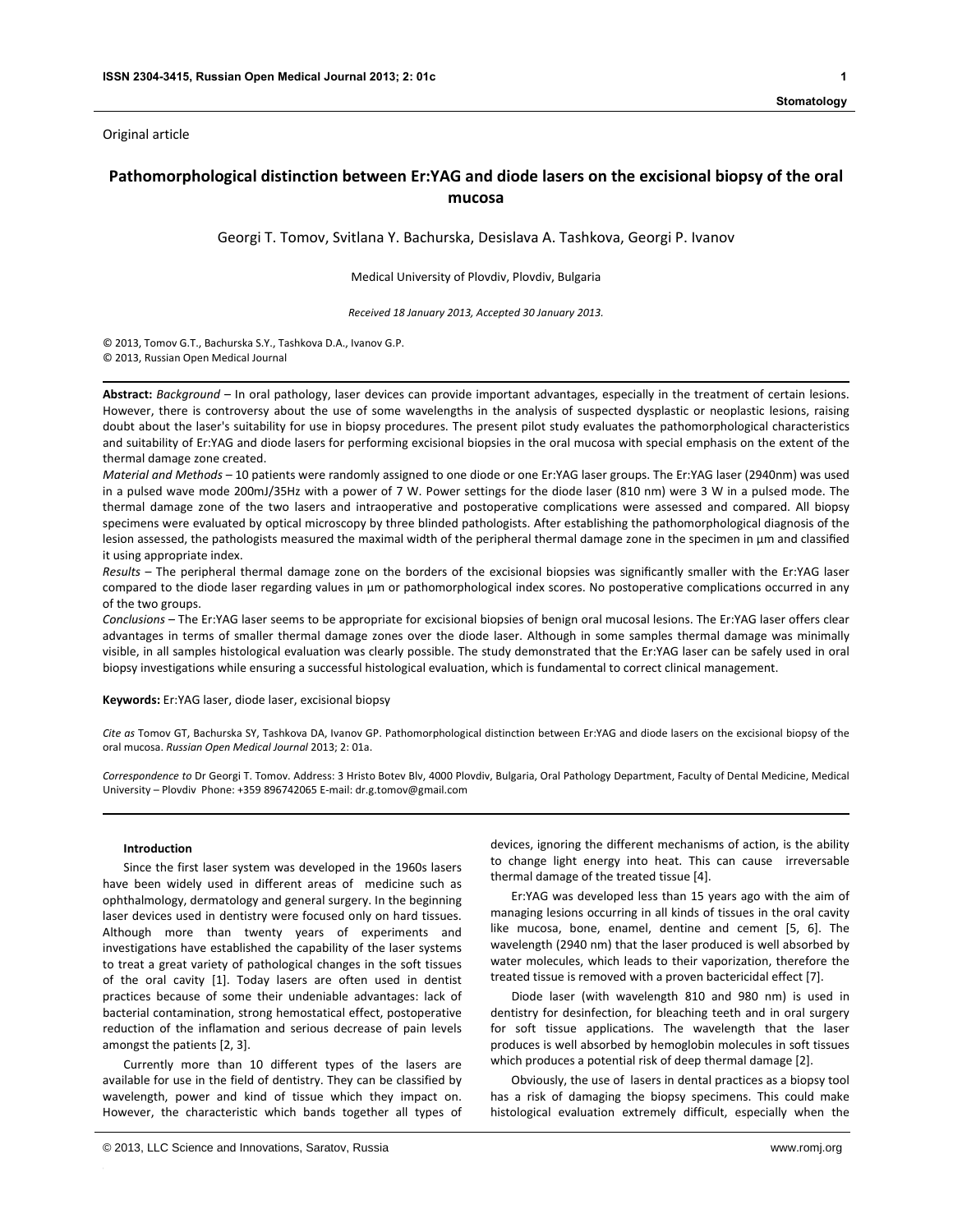condition of the resection zone should be analyzed in order to discover any possible neoplastic infiltration. Accordingly this makes us believe in a nessecity to comprehensively investigate which laser system is more sutable for accurate biopsy performance without any unfavourable effects on the treated tissues.

**The purpose** of the present study is to compare certain pathomorphological characteristics of the tissue from the oral mucosa removed as an excisional biopsy performed by Er:YAG and diode lasers, focusing on the levels of the thermal damage of the specimen's peripheral zone.

# **Materials and methods**

The study was performed on ten patients referred for treatment to the Oral Pathology division, Faculty of Dental Medicine, Plovdiv, Bulgaria. Necessary precautions and safety protocols were undertaken by the operator and the patient all through the operating procedure. Five biopsy specimens were obtained from suspected benign lesions on the oral mucosa using Er:YAG laser (2940 nm, LiteTouch, Syneron, Israel) (*Figure* 1), and five others using diode laser (810 nm, D-Touch, Syneron, Israel) (*Figure* 2). The Er:YAG laser was used in a pulsed wave mode 200mJ/35Hz with a power of 7 W. Power setting for the diode laser was 3 W in a pulsed mode. All the surgical excisions were performed by the same operator (G.T.). Biopsy specimens were sent to the Department of General and Clinic Pathology for histological evaluation.

#### *Pathomorphological performance and examination*

Following the excision, the specimens were placed in 10% formalin solution for adequate fixation. The speciment were embedded in parafin and 5µm sections were prepared. The hematoxylin‐eosin stained sections were evaluated separately by three different pathologists. The light microscope Olympys CH30 on 4х и 10x magnifications and the macromethric system Objektmikrometer и Okularmikrometer of Carl‐Zeiss Jena were used for pathomorphological examination. The sections without artefacts were evaluated for further histological features:

a) Epithelial changes: nuclear, cytoplasmic and cell membrane.

b) Connective tissue changes: thermal necrosis, collagen denaturation and tissue alteration.

c) Presens or absence of vascular modifications: thrombosis or stasis.

d) All changes observed (expressed in micrometers and evaluated separately for the epithelium, connective tissue and vassel modifications) were considered to be a thermal damage zone and the widest one (1050  $\mu$ m) was chosen as a main value. The same value was divided into the three equal parts indicating, respectively, zones with mild (0‐350 µm), moderate (351‐700 µm) and severe (701‐1050 µm) thermal damage.

### **Results**

The biopsy specimens, without any exception, performed using Er:YAG laser are in the zone with the mild thermal damage (*Figures* 3a, 3b and *Figures* 4a, 4b).

Pathomorphological changes obtained by the diode lazer are in the zones of the moderate and severe thermal damage (*Figures* 5a and 5b).

Destribution of the specimens from both groups due to the level of the thermal damageis presented on the *Table* 1.



**Figure 1. Excisional biopsy using Er:YAG laser**



**Figure 2. Excisional biopsy using diode laser**



**Figure 3. a) Magnificance x4. Biopsy sample performed using Er:YAG laser and diagnosed as lichen planus; b) Magnificance x10. Peripheral zone of the speciment shows limited changes coused by thermal effect of the laser.**



**Figure 4. a) Magnificance x4. Biopsy sample performed using Er:YAG laser and diagnosed as piogenic granuloma; b) Magnificance x20. Peripheral zone of the speciment shows limited changes coused by thermal effect of the laser.**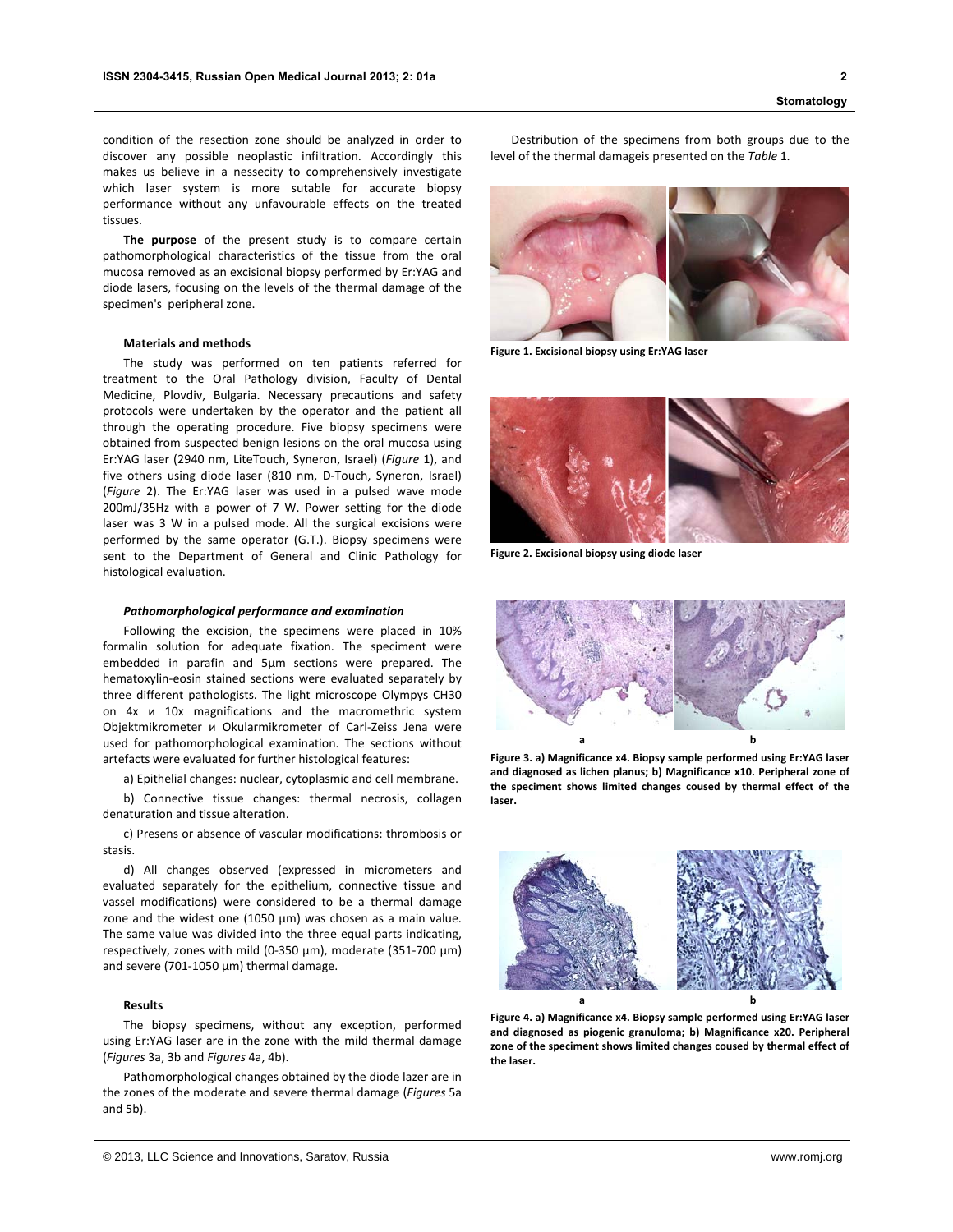Changes in the particular histological structures (epithelium, connective tissue and vessels) are demonstrated on the *Figure* 6.

The results date were reconfirmed by statistical platform SPSS.



**Figure 5. a) Magnificance x4. Biopsy sample performed using diode laser. Pathomorphological diagnosting is impossible because of the small size of the speciment and severe thermal damage couse by the diode laser; b) Magnificance x20. Peripheral zone of the speciment shows sever changes as protein denaturation and completely lost of the nuclei coused by the diode laser.**



**Figure 6. Changes in the particular histological structures in both groups (Er:YAG laser and diode laser).**

## **Table 1. Disociation of the specimens (n‐10) due to the level of the zone with thermal damage in Er:YAG and diode lasers groups**

| Damage level           | mild | moderate | severe |
|------------------------|------|----------|--------|
| Er:YAG laser specimens |      |          |        |
| diode laser specimens  |      |          |        |

#### **Discussion**

The level of thermal damage coused by Er:YAG laser does not impact on the capability of the histological examination of the specimen's peripheral zone. This corelates with the results of the other researchers investigating laser systems effects on the soft tissue in the oral cavity [8, 9]. The advantage of the Er:YAG laser is a weeker penetration of the laser energy into the tissue (0.05 mm) and a presence of additional water cooling.

Pathomorphological changes obtained by the diode lazer are in the zones of the moderate and severe thermal damage. This level of modification makes difficult or even impossible to accurately evaluate cells' changes in the treated areas. There are different speculations about the diode laser thermal effects on the soft tissue in the oral cavity. Some authors report tissue modifications not influencing pathomorphological examination [2, 11], whereas others have results comparable with ours [3, 10]. Results probably vary depending on what research method the group of investigators had chosen.

# **Conclusions**

Three parameteres are important for the evaluation of new technologies used for excisional biopsy in oral surgery: a) patient compliance during procedure, b) convenience for the surgeon, and c) quality of the biopsy specemen [11]. The analysis of the literature shows that laser systems support accurate excision with minimal short- and long-term morbidity [12].

The Er:YAG laser has a less negative thermal effect on the soft tissue in the oral cavity compared with the diode laser. This allows precise histological examination despite the thermal damage of the peripheral zone, which makes this laser system extremely suitable for the oral mucosa excisional biopsy performance.

**Conflict of interest:** none declared.

#### **Reference**

- 1. Rizoiu IM, Eversole LR, Kimmel AI. Effects of an erbium, chromium: yttrium, scandium, gallium, garnet laser on mucocutanous soft tissues. *Oral Surg Oral Med Oral Pathol Oral RadiolEndod* 1996; 82: 386‐95. (PMID: 8899775)
- 2. Pick RM, Colvard MD. Current status of lasers in soft tissue dental surgery. *J Periodontol* 1993; 64: 589‐602. (PMID: 8366410)
- 3. Goharkhay K, Moritz A, Wilder‐Smith P, Schoop U, Kluger W, Jakolitsch S, Sperr W. Effects on oral soft tissue produced by a diode laser in vitro. *Lasers Surg Med* 1999; 25: 401‐6. (PMID: 10602132) (doi: 10.1002/(SICI)1096‐9101(1999)25:5<401::AID‐LSM6>3.0.CO;2‐U)
- 4. Romeo U, Palaia G, Del Vecchio A, Tenore G, Gambarini G, Gutknecht N, De Luca M. Effects of KTP laser on oral soft tisuues. An in vitro study. *Lasers Med Sci* 2010; 25: 539‐43. (PMID: 20162316) (doi: 10.1007/s10103‐010‐0756‐2)
- 5. Eversole LR, Rizoiu IM. Preliminary investigations on the utility of an erbium, chromium YSGG laser. *J Calif Dent Assoc* 1995; 23: 41‐7. (PMID: 9052027)
- 6. Tsanova Sn, Tomov G. Morphological changes in hard dental tissues prepared by Er:YAG laser, Carisolv and rotary instruments. A scanning electron microscopy evaluation. *Folia Medica* 2010; 52(3): 46‐55. (PMID: 21053673) (doi: 10.2478/v10153‐010‐0006‐1)
- 7. Lubart R, Kesler G, Lavie R, Friedmann H. Er;YAG laser promotes gingival wound repair by photo‐dissociating water moleculs. *Photomed Laser Surg* 2005; 23: 369‐72. (PMID: 16144478)
- 8. Vescovi P, Corcione L, Meleti M, Merigo E, Fornaini C, Manfredi M, et al. Nd:YAGlaset versus traditional scalpel. A preliminary histological analysis of speciments from the human oral mucosa. *Lasers Med Sci* 2010; 25: 685‐91. (doi: 10.1007/s10103‐010‐0770‐4) (PMID: 20393771)
- 9. Belcheva A, Tomov G, Petrova S, Tsvetanov T. Multidisciplinary approach in excisional biopsy papilloma removal with Lite Touch Er:YAG laser in pediatric dental patient. *Int J Pediatr Dent* 2011; 21(3): 155.
- 10. Cercadillo-Ibarguren I, España-Tost A, Arnabat-Domínguez J, Valmaseda‐Castellón E, Berini‐Aytés L, Gay‐Escoda C. Histologic evaluation of termal damage produced on soft tissues by CO2, Er,Cr:YSGG and diode lasers. *Med Oral Patol Oral Cir Bucal* 2010; 15(6): e912‐8. (PMID: 20526250) (doi: 10.4317/medoral.15.e912)
- 11. Fornaini C, Rocca JP, Bertrand MF, Merigo E, Nammour S, Vescovi P. Nd:YAG and diode laser in the surgical management of soft tissues related to orthodontic treatment. *Photomed and Laser Surg* 2009; 25(5): 381‐392. (PMID: 17975951) (doi: 10.1089/pho.2006.2068)
- 12. Gutkneht N. Proceedings of the 1st international workshop of Evidensed‐Based Dentistry on laser in dentistry. Quintessence Publishing Co Ltd, Chicago, USA, 2007.

*Authors:*